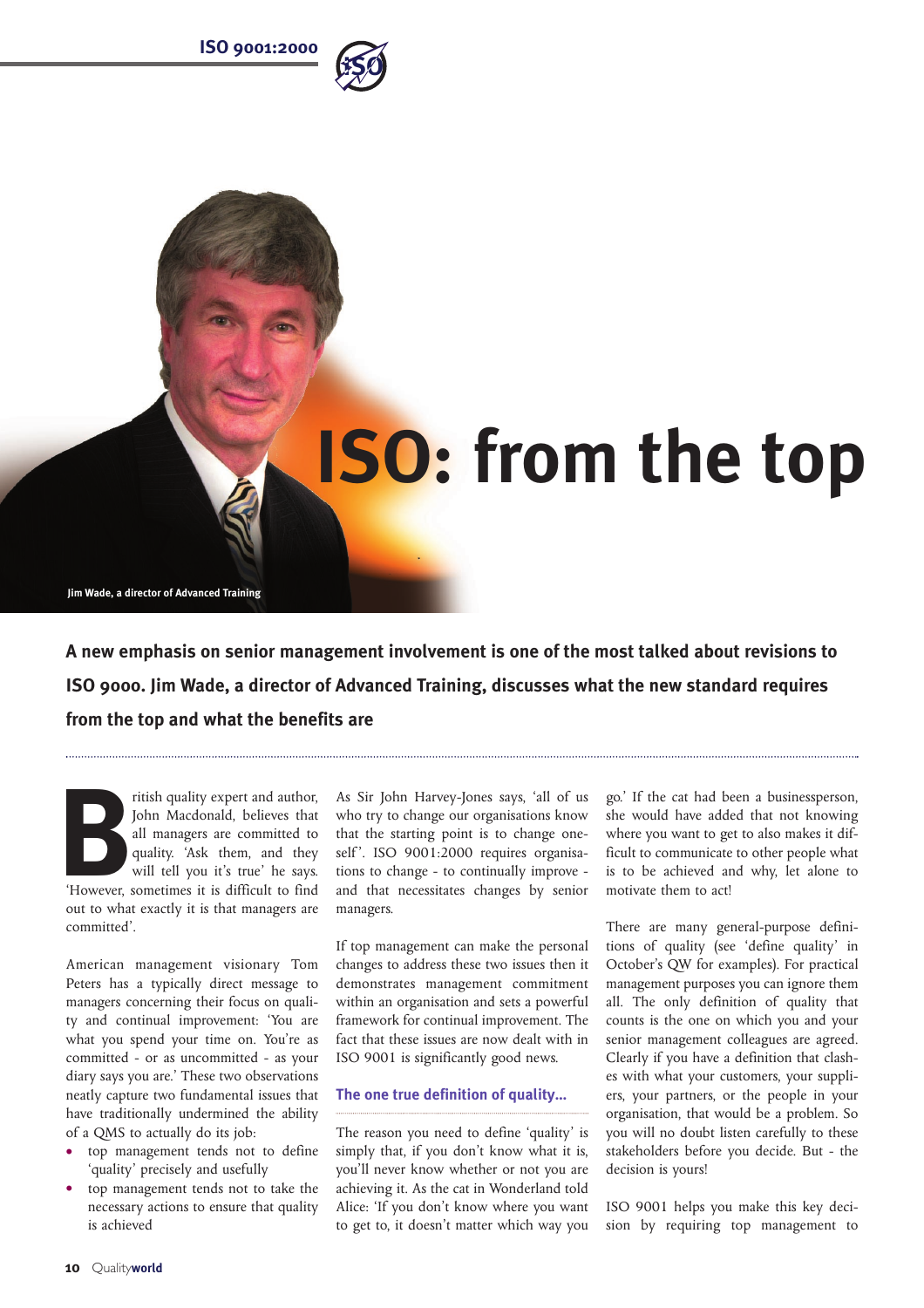

establish measurable quality objectives. These measurable objectives define what you mean by 'quality'. The standard also helps by requiring objectives that improve the degree to which your products and services meet requirements, the effectiveness of your processes and the perceptions of your customers.

## **Quality and algebra**

There is a strong trend for managers to stop talking about a 'quality' management system. Kyocera Mita UK Limited, the ISO 9001:2000 registered document solutions company (its business processes are discussed below), refers to its 'business management system'. Another firm I know calls its system simply 'the way we choose to do things round here'. 'Q', like 'x', is an algebraic expression - it exists only to be replaced by something that you, your colleagues and your customers understand!

Similarly, the distinction between quality objectives and other objectives is irrelevant. Provided you take into account the few important items ISO 9001 asks for, you can define and measure quality any way you choose. And, of course, once you have a set of objectives that suits you and your customers, you can drop the vague word 'quality' and focus your energies and your system on achieving your objectives.

## **Vital processes**

ISO 9001 reminds you that, as well as your objectives, you must put in place the processes that make achieving your objectives possible. Confusion sometimes means that processes (which are now required) are approached as though they are the same as procedures (which ISO 9000 used to require in much greater quantities).

Processes are not procedures. A process specifies what happens, a procedure specifies how a process is carried out - it helps people do their jobs. Processes are for managers - think of them as business processes. The old saying 'if we always do what we've always done, we'll always get what we've always got' applies. If you want to improve the results you get, the chances are very high that you must change what is

#### **Table 1: Generic business processes**

**Source:** Process Classification Framework© Copyright by the American Productivity & Quality Center (APQC).

**Table 2: ISO 9000:2000 Management Principles**

| Key processes:                       |
|--------------------------------------|
| <b>Understand markets</b>            |
|                                      |
| <b>Understand customers</b>          |
| Develop vision and strategy          |
| Design products and services         |
| Market products and services         |
| Sell products and services           |
| <b>Produce products and services</b> |
| Deliver products and services        |
| <b>Invoice customers</b>             |
| Service customers                    |

#### **Management & support processes:**

Develop and manage people Manage information resources Manage financial resources Manage physical resources Manage external relationships Manage improvement and change

| <b>Customer focus</b>                       |                              |
|---------------------------------------------|------------------------------|
| Leadership                                  |                              |
| Involvement of people                       | See Excellence! The journey  |
| Process approach                            | starts here [QW May 2000]    |
| System approach to management               | for a discussion of the man- |
| Continual improvement                       | agement actions implied by   |
| Factual approach to decision making         | these principles.            |
| Mutually beneficial supplier relationships. |                              |

#### **Figure 1. Specific example of business processes** (with thanks to Kyocera Mita UK limited)



done in your organisation - you must change your business processes.

Most organisations, at the top management level, identify very few business processes (typically less than 15). But organisations will typically want to focus - at least initially - on a smaller number of processes. These are the key business processes that relate directly to the work of the organisation in providing products and services to customers. They also tend to consume

most of the resources and occupy the majority of the people in the organisation. Table 1 shows a generic list of business processes, and specific examples of business processes from Kyocera Mita UK can be seen in figure 1.

## **Keeping it simple**

The good news about business processes is that their description can be very simple and they can be dealt with more efficient-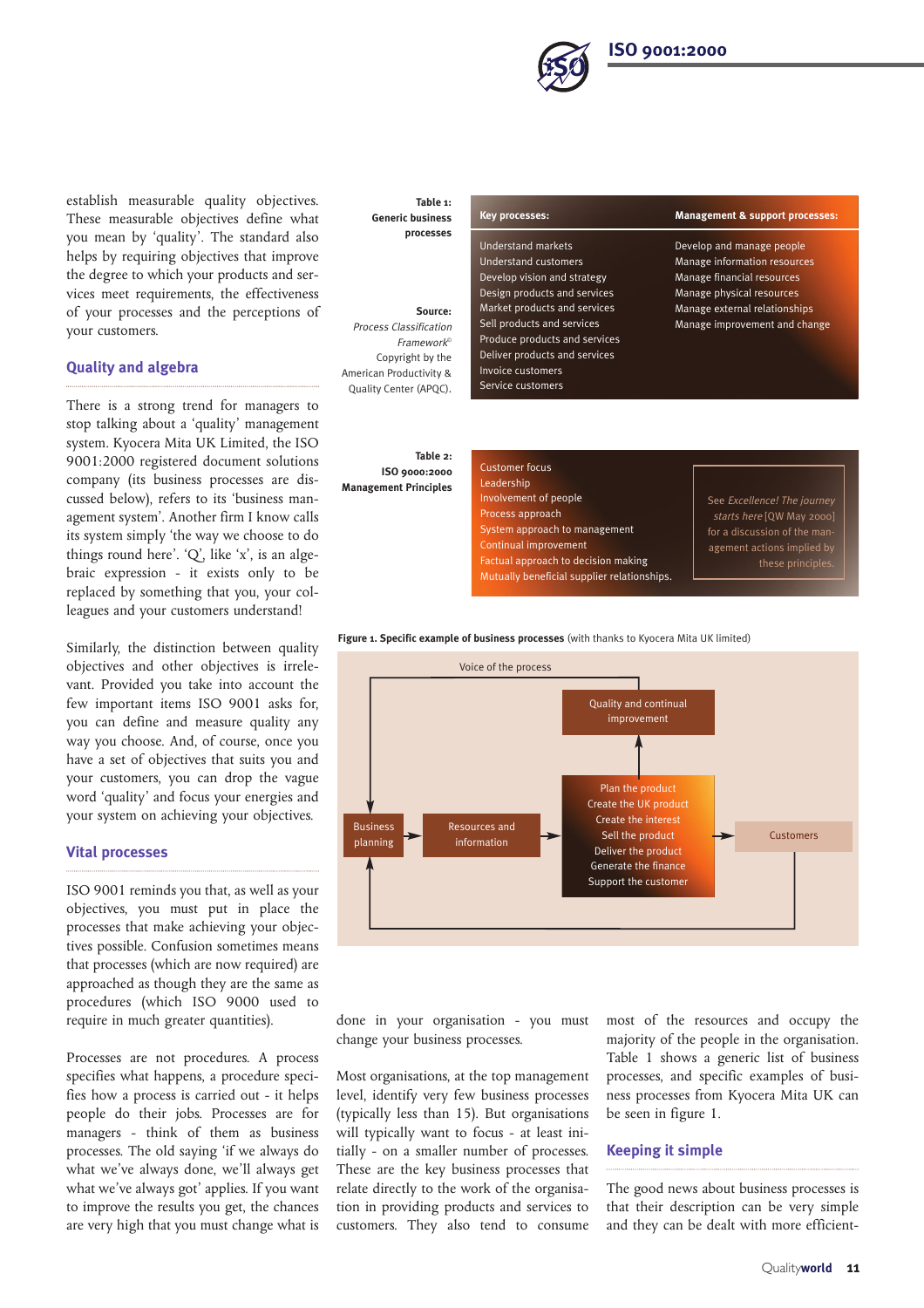

ly than the previously required procedures. Figure 2 shows the essential elements of a business process description. These are: the process name; the name of the process owner (the manager responsible for decisions about improvements to the process); the resources needed to operate the process; the inputs and outputs; and the performance measures to be applied to the inputs, to the outputs and to the efficiency of the process itself.

A simple diagram that describes your key business processes in this way will provide you with an excellent 'big picture' of the real heart of your system. This will provide a basis to meet ISO 9001's requirements: determine your process structure; ensure the processes are put into use and measured; review their performance and take action to improve and develop them.

## **Top management actions**

The actions that ISO 9001 requires of top management are focused on continual improvement, which is one of eight management principles that underpin the standard (see Table 2).

You are required to ensure that you continually improve the:

- **•** degree to which your products and services meet customer requirements
- **•** effectiveness of your processes (ie improved results)
- **•** perceptions of your customers as to how well requirements have been met

Unfortunately, 'continual improvement' is turning into a bit of a buzz phrase, as though it is a special form of improvement. Even ISO 9001 asks you, confusingly, to 'evaluate where continual (sic) improvement of the effectiveness of the QMS can be made'. All that the principle of continual improvement implies is that you:

- **•** adopt an attitude that it is always possible to improve
- **•** develop the skills (such as looking for causes of problems) and the tools (like simple charts and graphs) to be able to improve systematically
- **•** always know what must improve next and how you will measure the improvement



**Figure 3. Continual improvement cycle** © 2001 Advanced training



# **Cycle of improvement**

Figure 3 shows the basic steps that make up the cycle of improvement embedded in ISO 9001. Steps A to D constitute the MEASURE cycle which is carried out by the people who execute the processes of the organisation. It deals with taking the measures you need, capturing facts in the form of records, analysing and understanding the facts, and taking actions such as process improvement and provision of management information (showing performance, history and trends). Steps 1 to 4 represent the MONITOR cycle which is carried out by top management. This cycle covers planning (objectives, processes, measures and resources) and reviewing progress against the plan, using management information generated by the MEA-SURE cycle.

## **Review the business, not just quality**

This key step (monitor by means of informed management review) is traditionally represented by a minimal, typically annual, senior management review of the QMS. ISO 9001:2000 now requires that the review generates decisions on key matters such as process improvement, resource allocation, product improvement driven by customer requirements, and the establishment of new improvement objectives.

Bearing in mind the importance of these sorts of topics, you will probably not want to institute a separate review, knowing that this sends signals to people in the organisation that quality is outside the normal activities of management.

#### **Summary of management actions and benefits**

- **•** define 'quality' in the form of objectives to help internal communication of what is to be achieved (product and service requirements, process effectiveness and efficiency, customer perception etc.)
- **•** show that the business is central to the system by using your normal business language, not 'quality' or ISO 9001 terms
- **•** produce a simple top-level big picture of your business processes to show how the system improves results by focusing on the improvement of processes
- **•** demonstrate your commitment to continual improvement by focusing on the next improvement and by taking it seriously
- **•** show that the 'quality' approach is becoming instituted by integrating reviews into normal management cycles
- **•** ensure that records are turned visibly into management information so that people keeping them understand their importance